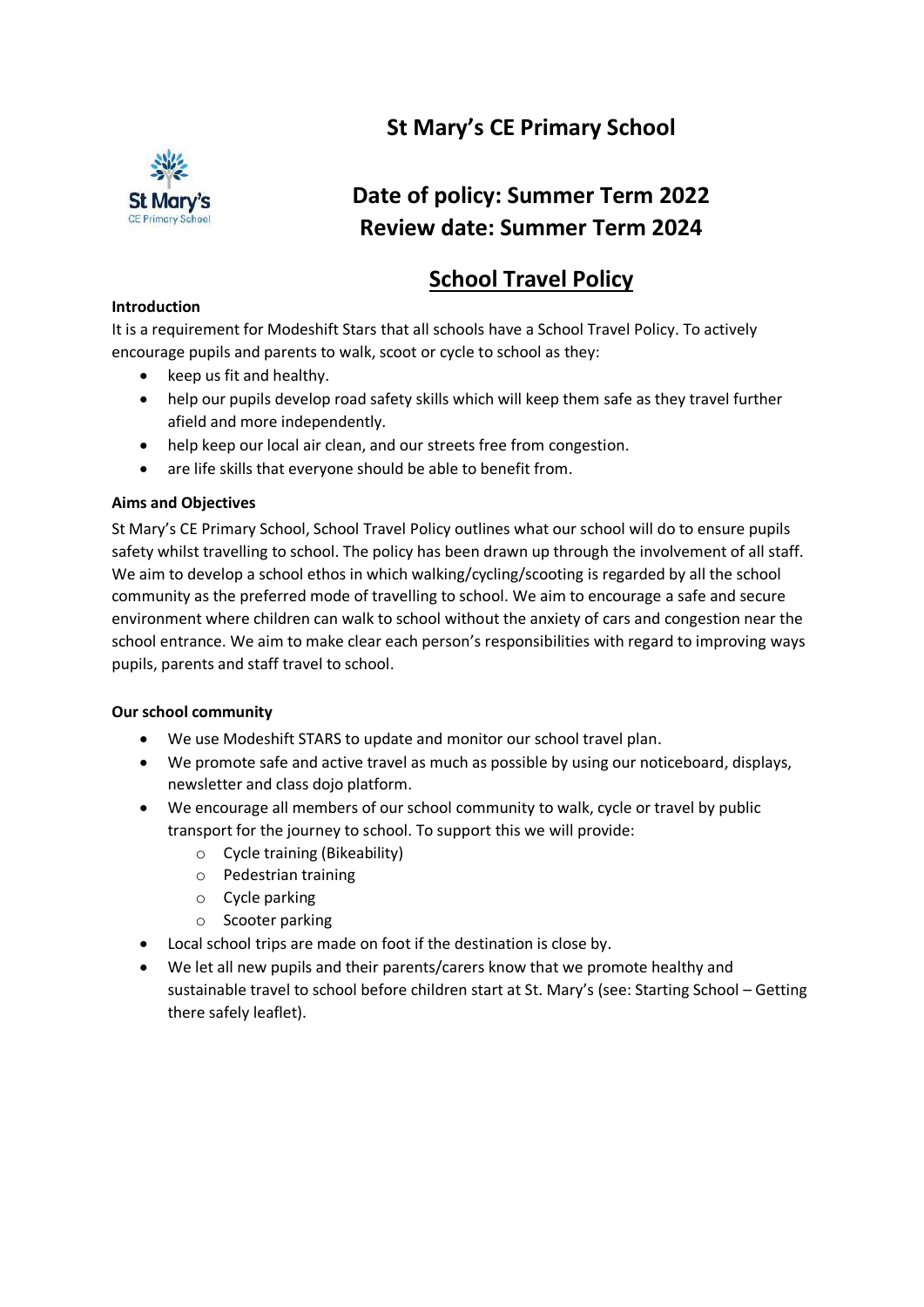#### **Driving to School Starting School** If you use your car for the school run, here is how you can help: Keep the school entrances clear. Don't cause congestion outside school, park a little<br>further away and walk. **Getting there** further away and walk.<br>Avoid stopping on/or opposite 'School Keep Clear'<br>zig zag markings. They are there to provide a clear<br>area for children to cross the road safely.<br>Ensure children get out of the car on the pavement  $\overline{\mathbf{O}}$ safely Always make sure everyone wears their seat belt. All children need a car seat or booster until they<br>reach 135cm or 12 years old.<br>Booster cushions should be avoided if possible, the use of high  $\bullet$ **Ba** ĪШ **Travelling by bus or taxi** Experience of the Ensure your child gets safely to the agreed pick-up point; arriving in good time Uniform **THE REA** • It is essential that your child understands<br>the importance of good behaviour.  $\overline{U}$ Shoes  $\bullet$  $\bullet$ **Bag** V Lunch **Park and Stride** These schemes are suitable for children who live too<br>far away to walk to school. Parents park at an agreed coat J b I Q location and complete the journey on foot.  $?$  The The<br>Journey ◠  $\circ$   $\circ$ The wording in this publication can be made available in other formats such as large print Wigan and Braille. Please call the Road Safety Team: Wiggn **Council** 01942 488250 **Walking to school The Green Cross Code** Good for you, good for everyone **•** First find a safe place to cross then stop. Stand on the pavement near the kerb.<br>• Look all around for traffic and listen. Do you really need the car? • Children who walk to school are more alert and<br>more attentive than those who travel by car. If traffic is coming, let it pass and look all around again.<br>If When there is no traffic near walk straight across the road.<br>If Keep looking and listening for traffic while you cross. • Walking to and from school helps to keep<br>children fit. • The exercise will be good for you! The walk to school can be used to help children<br>develop the necessary skills to stay safe when<br>out and about. Make sure your child can be seen. Fluorescent materials are good for daytime. A walking start means a healthy heart Reflective materials are good in the dark. Safer places to cross A traffic island





hand and don't allow them to run ahead or lag behind.

#### **Involvement of parents.**

- Please encourage your child(ren) to walk, scoot or cycle to school whenever possible.
- Ensure your child(ren) walk or ride sensibly and safely on the way to and from school, and to push bikes and scooters on school grounds.
- Ensure that bicycles and scooters are roadworthy and properly maintained.
- Consider providing your child(ren) with a cycle helmet.
- Ensure your child(ren) can be seen by fitting lights to their bike by supplying them with highvisibility clothing.
- Make sure your child(ren) has a lock for their bike or scooter and that they know how to use it.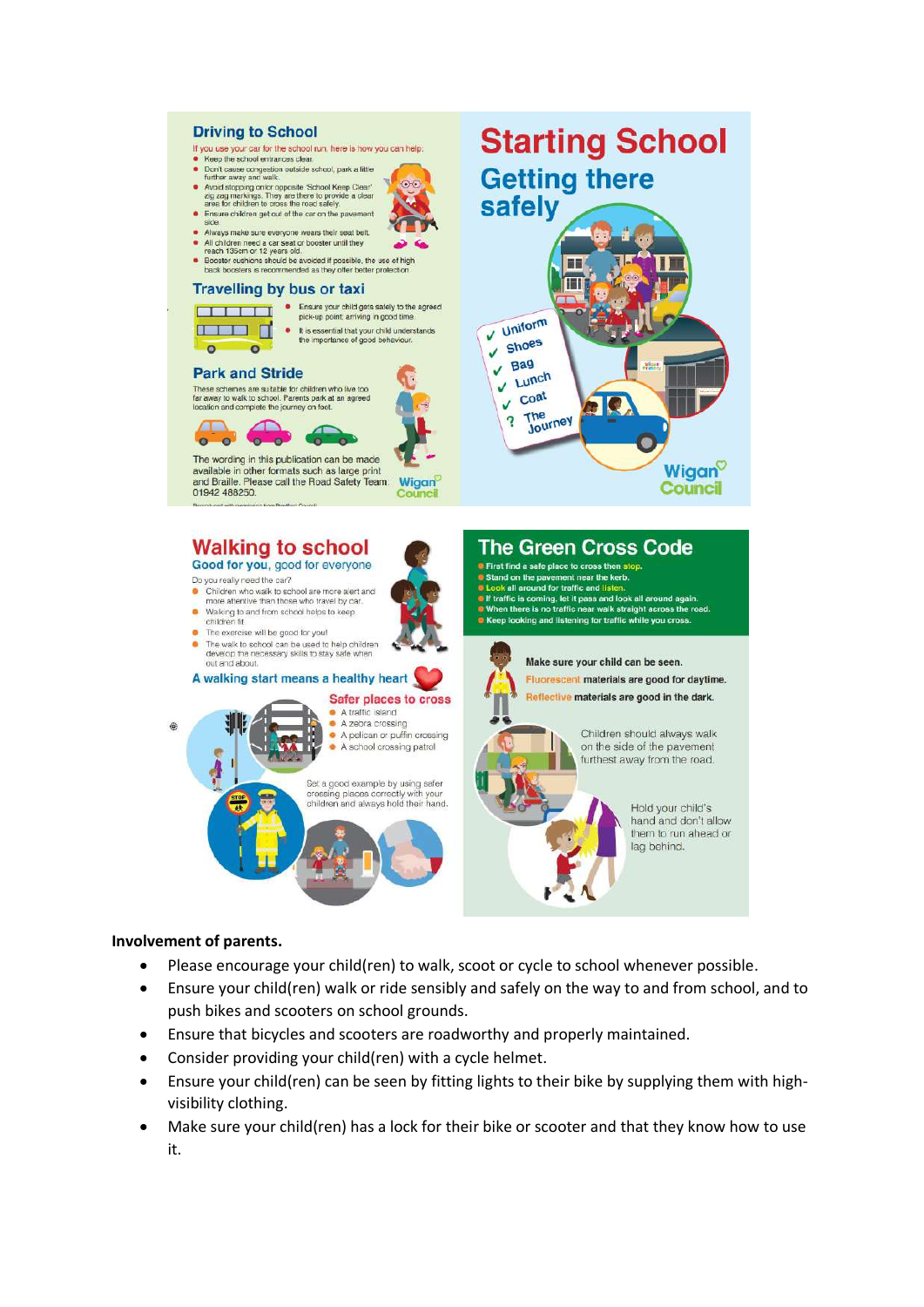Ensure you have appropriate insurance cover for your child(ren)'s bicycle or scooter as the school is not liable for any loss or damage to cycles or scooters on the premises or being used on the way to or from school.

We understand that sometimes there is no alternative to driving to school.

- Where a car must be used we ask parents to drive only part of the way, and drop their child(ren) off away from the school so that some of the journey can be walked or scooted.
	- o We have a 5 /10 minute walk zone we encourage parents to park outside of (see: map).



- If you do have to drive your child(ren) and stop in the near vicinity please do so legally, safely and with respect for our neighbours and local residents.
	- o It is not acceptable to park or wait on double yellow lines, on the school zigzags or across residential driveways for any period of time.

Please note that the decision on whether a child is competent to cycle or scoot to school is for the parent(s) or carer(s) to make. The school has no liability for any consequences arising from this decision.

### **Involvement of pupils**

- Ask your parents if you can walk, scoot or cycle to school.
- Behave in a way that shows you and the school in the best light whether walking, scooting, cycling or using public transport.
- Ride or walk courteously, sensibly and safely on the way to and from school.
- Push bikes and scooters on school grounds.
- Check that your bike or scooter is roadworthy and properly maintained.
- Consider wearing a cycle helmet.
- Make sure you can be seen by using lights in the dark or bad weather and by wearing highvisibility clothing.
- Make sure you have a lock for your bike or scooter and that you use it.